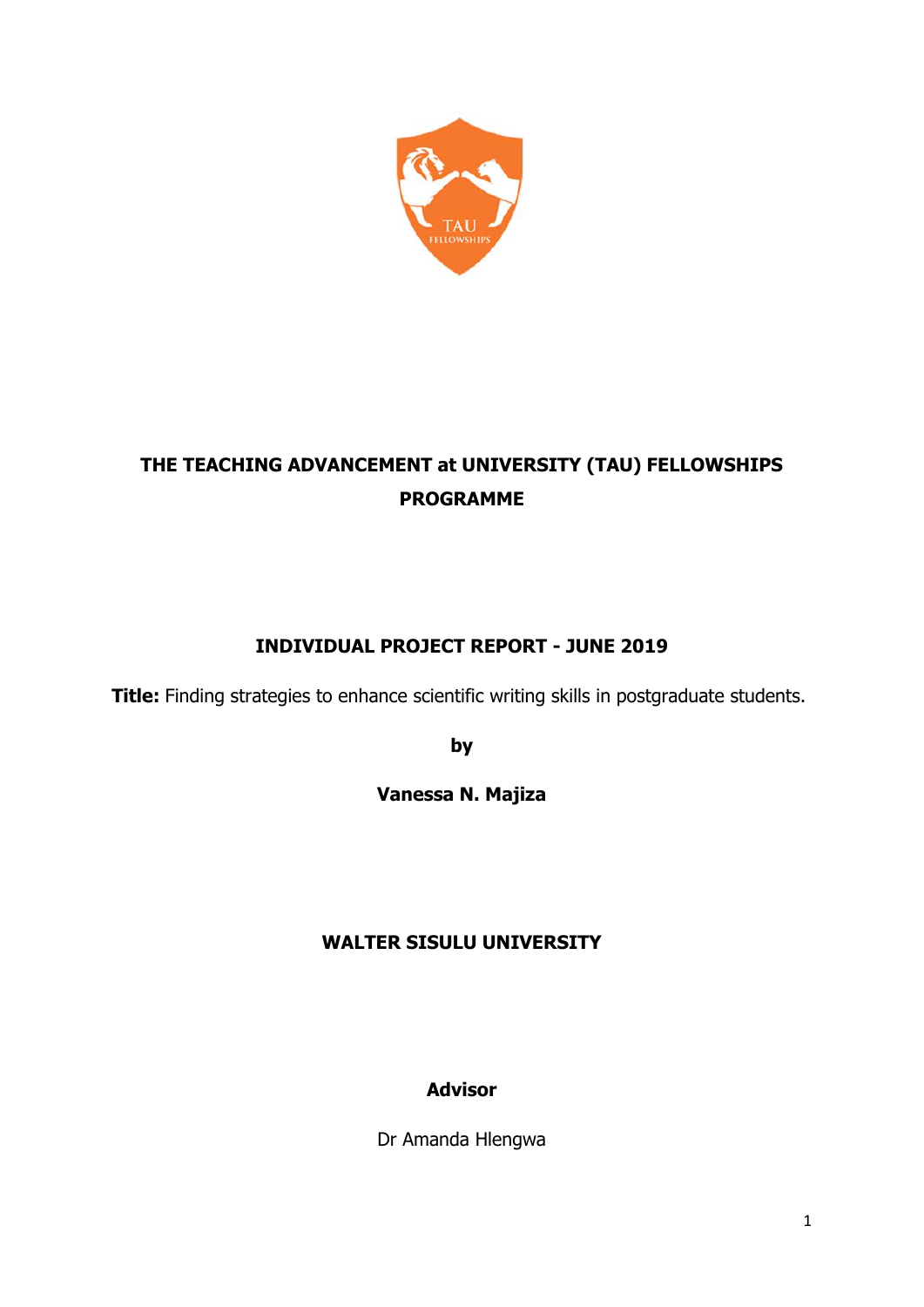# **1. Problem Statement**

Postgraduate students in the Department of Biological and Environmental Sciences at Walter Sisulu University have been observed to have poor writing proficiencies. As a result they tend to take long or not to complete their research papers or dissertations.

## **2. Aim**

The purpose of this paper is to investigate challenges faced by postgraduate students with scientific writing skills and to find strategies or a model that can be used to address such challenges in institutions of higher learning.

### **Specific objectives**

- To establish factors that affect the students' scientific writing skills, with particular reference to the BSc Honours students' experiences with writing research proposals and papers.
- To establish the supervisors' perceptions about the writing skills of their students.
- To develop appropriate intervention strategies that can be used to address the challenges identified (if any).

# **3. Methodology**

The Design-Based Research (DBR) approach (Herrington *et al* 2007) was used to collect data from September to December 2018. The Test of Academic Literacy for Postgraduate Students (TALPS) model used by the University of the Free State (UFS) to address a similar challenge in 2010 was adopted and used for the 2018 cohort of Zoology postgraduate students. Twenty six (6 Honours, 8 Master's and 12 third year) students wrote the diagnostic Tier 1 version of the TALPS, which is usually backed up by a Tier 2 test which is more in-depth in addressing the issues identified. Although the test is ideally meant for postgraduate students, the third year Zoology students were also requested to write as they were likely to participate in the second iteration cycle of the project when they would be registered for the BSc Honours programme in 2019. The standard procedures, originally developed by van Dyk in 2006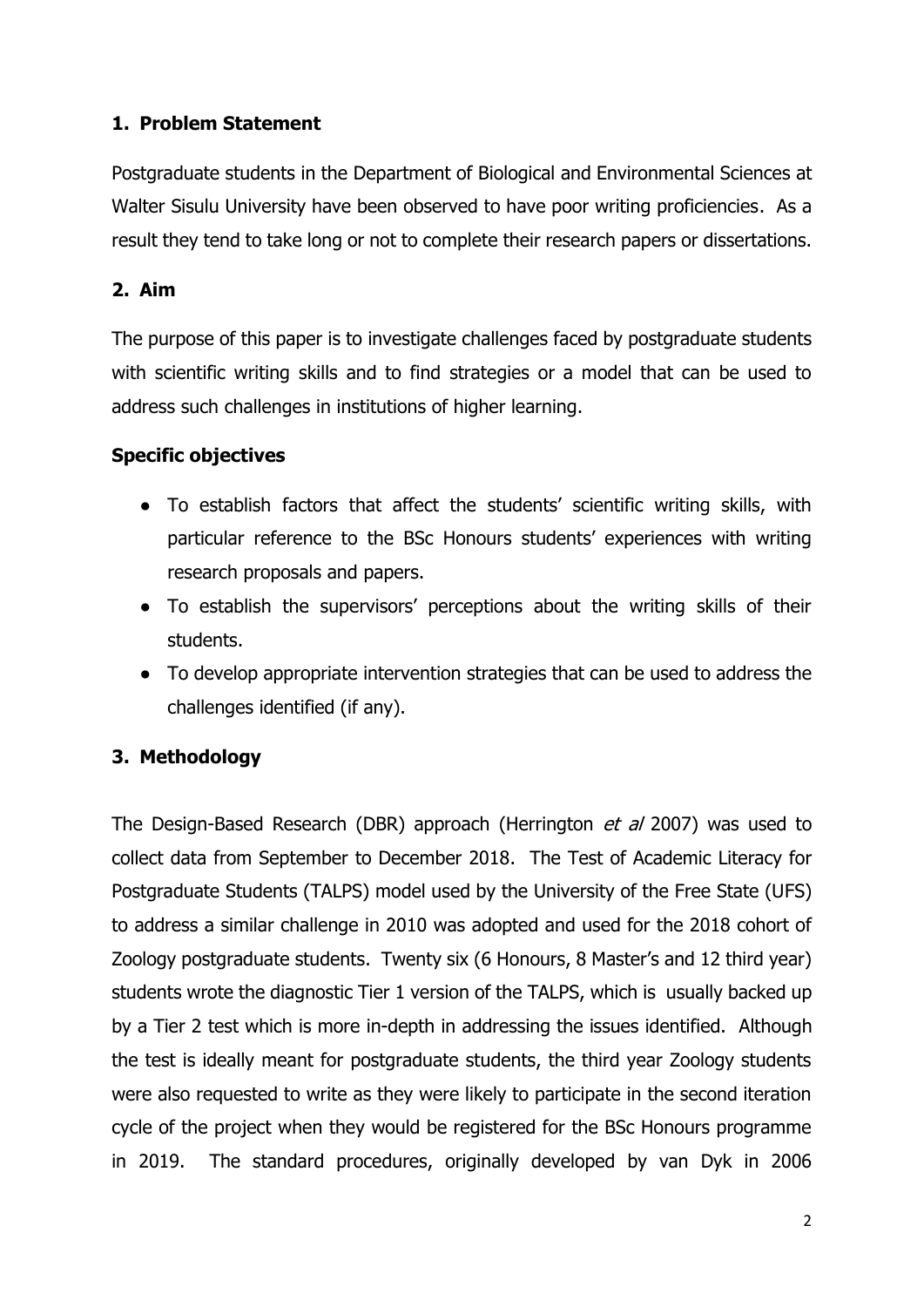[\(http://icelda.sun.ac.za\)](http://icelda.sun.ac.za/) were followed to administer the test. The scripts were sent to UFS for analysis and interpretation. The marks obtained were ranked and coded according to the students' level of performance (Table 1).

The academic literacy tests are not psychometric in nature (du Plessis 2016) and therefore cannot be used in isolation. Questionnaires, normally used to collect nonfactual data such as opinions and attitudes (Bethlehem 2009), were therefore administered to 14 MSc Zoology students to establish factors that affect their research and scientific writing skills. The questions entailed self-assessment of research skills with regard to writing research proposals and papers as well as assessment of the usefulness of the feedback given by the supervisors. The responses were gathered using the Liekert scale where average, satisfactory, good and excellent were allocated codes 1, 2, 3 and 4 respectively. The total score for each test item was calculated as the product of codes and counts multiplied by the number of test items divided by the sum of counts (Table 2). The perceptions given were used to validate the TALPS results.

The same set of questionnaires was administered to 10 Zoology postgraduate student supervisors to establish their perceptions about the research and writing skills of their students, whether or not they give feedback to the students, the kind of feedback given and whether or not they do manage to achieve the desired outcomes. The responses regarding the research skills were gathered using the Liekert scale where seldom, sometimes, often and always were allocated codes 1, 2, 3 and 4 respectively. The total score for each test item was calculated as the sum of products of codes and counts. For the supervisors' feedback, the responses were gathered using the Liekert scale where the categories <20%, 20-40%, 41-50%, 51-60%, >60% were allocated category scores of 10, 30, 45, 55 and 65 respectively. The total score for each test item was calculated as the sum of products of category scores and counts divided by the sum of counts (Table 3). The results were analysed using R, a statistical software often used for data classification or clustering [\(https://www.r-project.org\)](https://www.r-project.org/).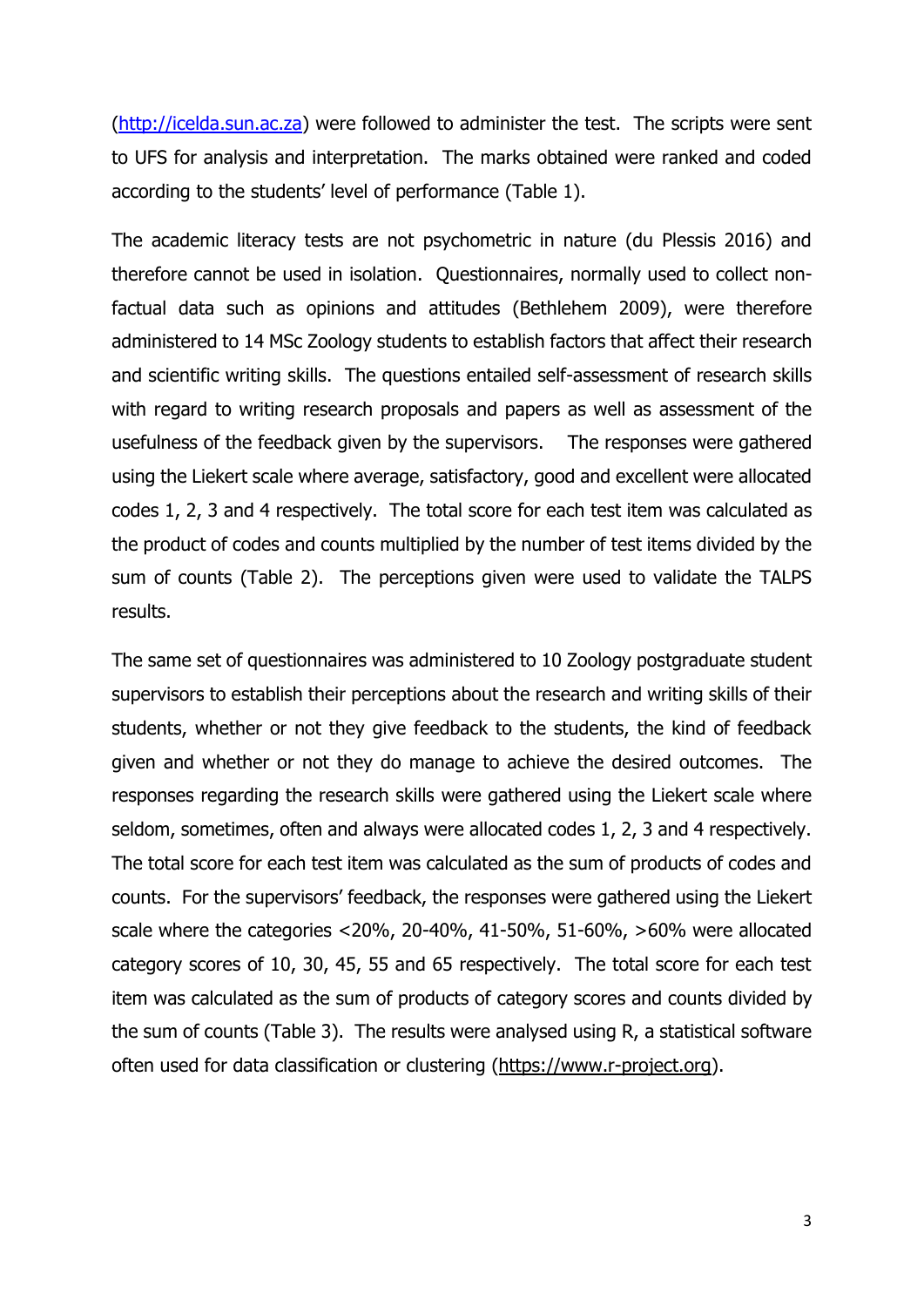#### **4. Outcomes**

#### **4.1 TALPS Results**

Table 1 presents the results of the TALPS Tier 1 test whereby students scoring 80% and above pose little or no apparent risk and therefore do not need to write further tests, students scoring between 75% and 80% pose minimal risk and can write the Tier 2 test only if it is necessary, students scoring between 55% and 74% pose less risk but should write the Tier 2 test, students scoring between 34% and 54% pose clear risk and must write the Tier 2 test and students scoring less than 33% pose a very high risk implying that academic support should be taken into consideration to enhance their success.

The results of the current study indicate that more than 50% of the participants showed poor academic literacy skills (scored less than 74%), indicating a need for further assessment. As one would expect, the majority of students in this category comprised third year students followed closely by Master's students and then Honours students. Interestingly, two students who scored the lowest marks (33% and below) were prospective MSc graduates whom one would expect to perform better than the other two categories since they are enrolled for the highest qualification in this group. This implies that if these students get enrolled for a higher qualification such as the PhD programme, the department would have to provide them with additional academic writing support as proposed by Samuels, Dean & Griffin (2012 in Lee & Murray 2015). The results also indicate that 50% of the students who scored good marks (75% and above) were third year students, followed closely by Master's students and then Honours students. The unpredictable nature of the student performance observed from the three student categories implies that undergraduate and postgraduate students are similarly challenged with writing skills as indicated by Lee & Murray (2015).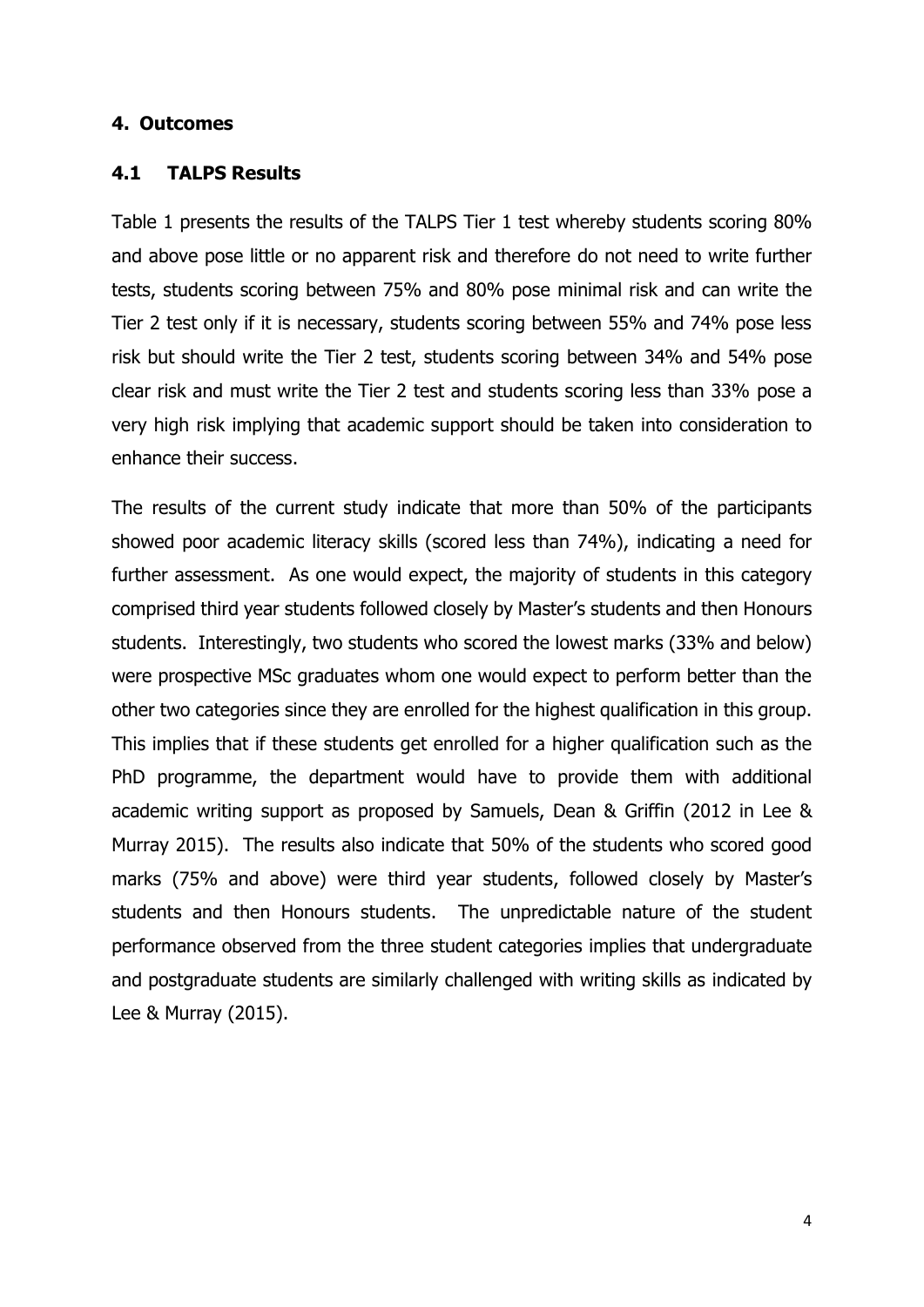### **4.2 Perceptions on postgraduate student research and writing skills**

## **4.2.1 Students' perceptions**

At Walter Sisulu University, the minimum and average completion time for a BSc Honours programme is one year and the students normally submit an average of five drafts of manuscripts per year before their research papers can be accepted. The results of the present study indicate that the participants met this expectation.

When asked to self-assess, the students' scores ranged from 38 to 47. The three research skills in which students rated themselves highest were "Explain data collection procedures", "Find relevant literature" and "Determine research objectives" (Table 2). These skills are all concerned with issues that need to be addressed once a topic and field of research has been established and require minimal critical reading and writing skills as the students often work under the supervisors' guidance at this stage of the research process. The skills with the lowest scores were "Identify general research area", "Explain data analysis procedures", "Explain limitations of study" and "Formulate research topic". These skills are all concerned with establishing a field of research and finding a research topic, which requires a lot of independent and critical thinking, reading and writing. These results suggest that students need a lot of help and guidance at the onset of their research projects (James 2012).

The majority of the students found the supervisor's comments and suggestions useful, although understanding of the comments about the referencing style and grammatical errors from the supervisors was often lacking (Table 3). This is an indication of a scientific writing challenge revealed by the TALPS test earlier.

### **4.2.2 Postgraduate Student Supervisors' Perceptions**

The majority of the supervisors indicated that most students take one year or less to complete their research projects and submit on average 3 to 6 drafts as indicated by the students. When supervisors were asked to assess the postgraduate student research skills, the results revealed that the supervisors' scores were generally higher than those of the students although there are instances where the supervisors seemed to have similar scores with the students (Tables 4 & 5). For example, the three skills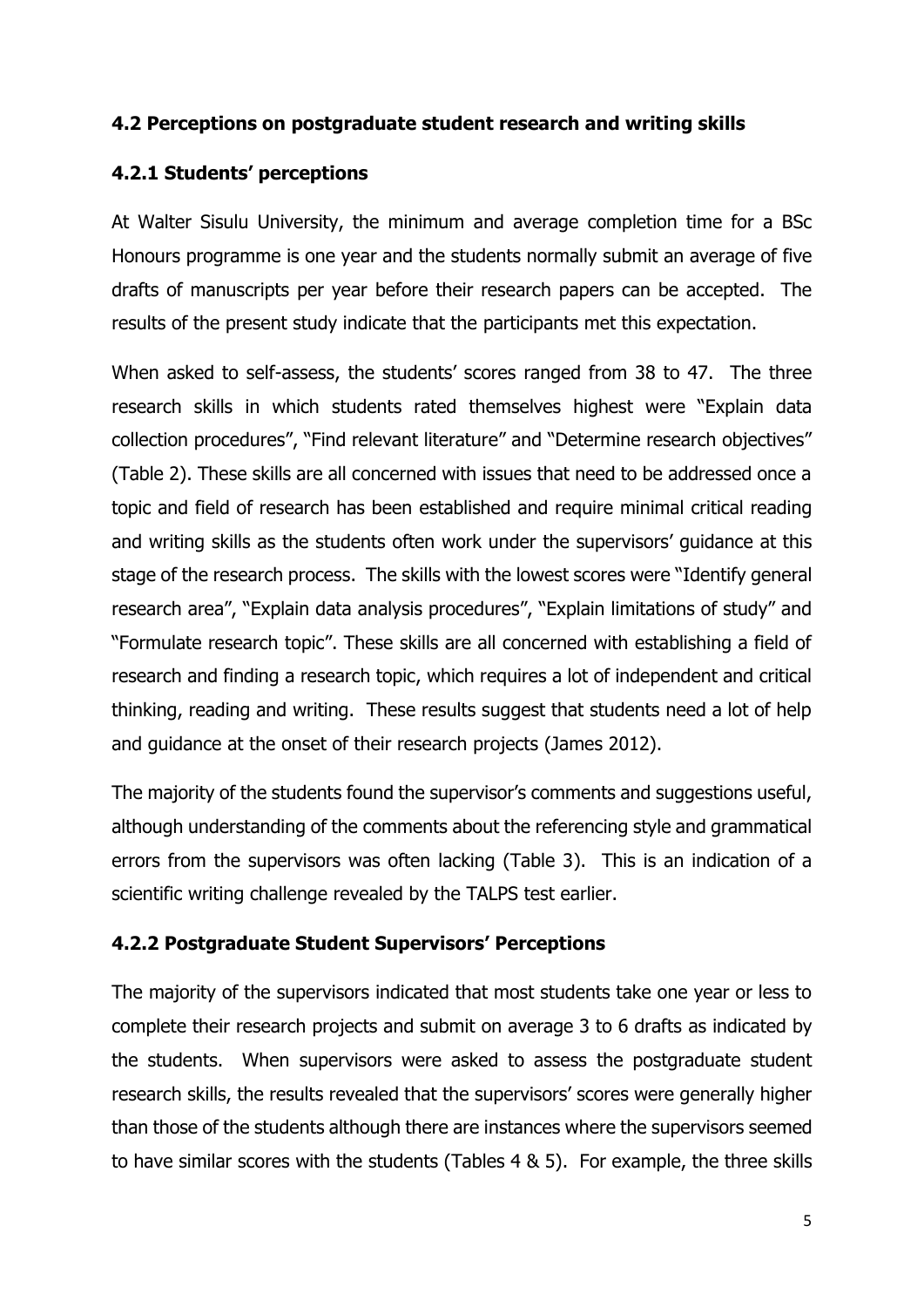with the highest scores were "Use different sources of information", "Explain data collection" and "Describe research methods". The second of these skills is among those with the highest scores when rated by the students. The skills with the lowest scores were "Formulate problem statement", "Explain limitations of study" and "Read and summarize literature". The first two of these skills are also among those with the lowest scores when rated by the students. This implies that supervisors are equally aware of the research and writing challenges experienced by the postgraduate students.

# **4.2.3 Assessment of the feedback given by the postgraduate student supervisors to the students**

The results (Table 6) indicate that the scores for this item range from 27.8 to 49. When asked to self-assess, supervisors indicated that the four feedback items with the highest scores are "Provides feedback", "Feedback provided helps students", "Students agree with comments" and "Students effect changes suggested". The three feedback items with lowest scores are "Students understand assessment criteria", "Students understand essay length" and "Referencing style comments". Students also had low scores for grammatical comments and the referencing style, an indication of a writing challenge (Table 8).

### **5. Conclusion**

The inferences from the results of the TALPS and the survey data suggest that postgraduate students at various levels do experience scientific writing challenges. These students do not seem to understand some of the feedback comments provided by the supervisors and therefore fail to effect the changes suggested. At the same time, the supervisors seem to be equally aware of these challenges but because of the assumption that students at this level can write proficiently, they seem to be reluctant to address them. Unfortunately this assumption has been proved not to be true as the problem seems to stem from lack of feedback on academic writing assignments at the undergraduate level. It is recommended therefore that the postgraduate student supervisors should identify areas where students need guidance and distinguish them from those that require the students' independent critical reading